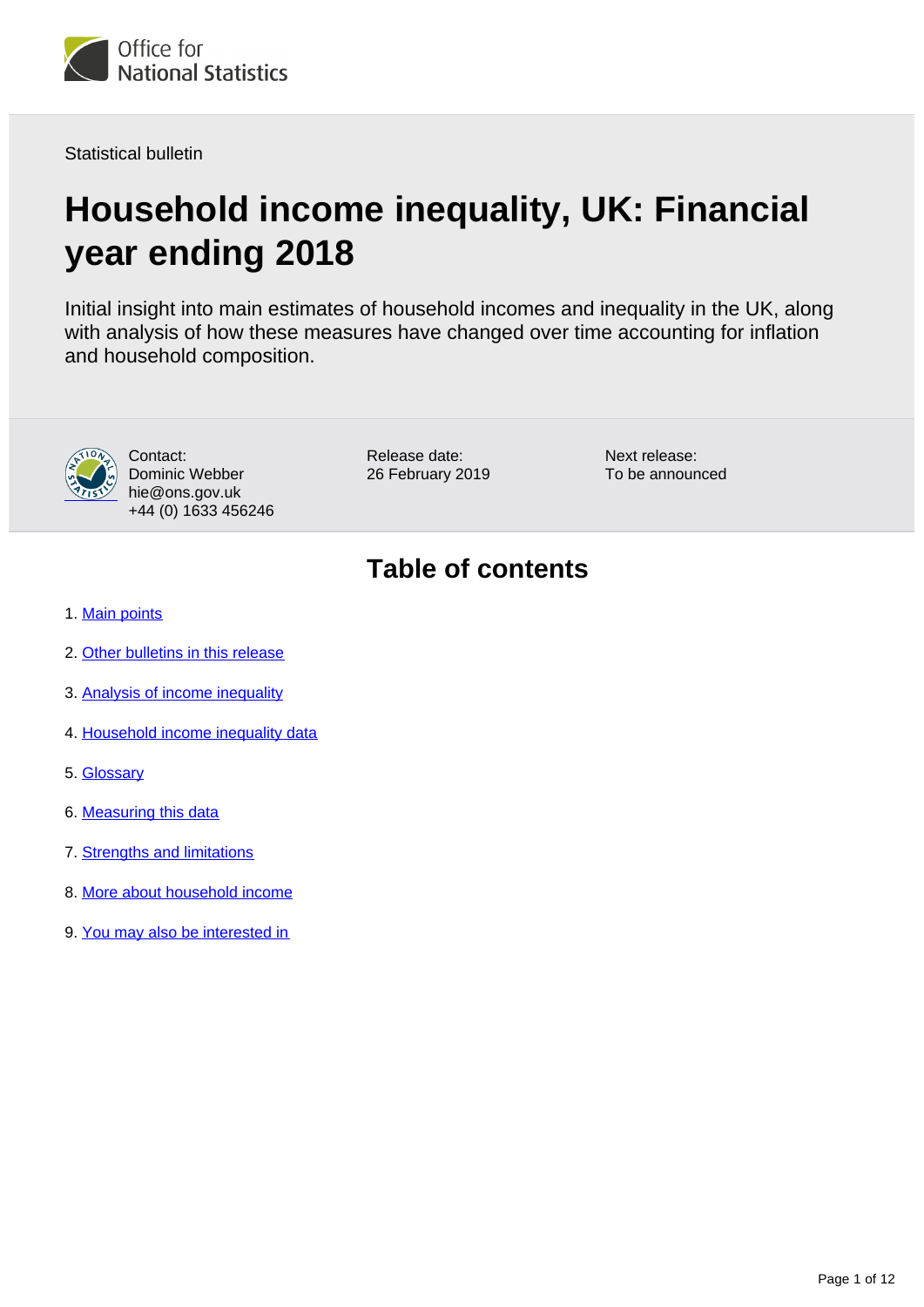## <span id="page-1-0"></span>**1 . Main points**

- Income inequality increased slightly in financial year ending (FYE) 2018 from 31.4% to 32.5%, based on estimates from our Living Costs and Food Survey.
- Despite the small increase, income inequality remains slightly lower than levels reached 11 years ago.
- Looking separately at retired and non-retired people, income inequality among non-retired people increased by 1.1 percentage points – while inequality for retired people was broadly unchanged.
- New experimental statistics show the richest 1% of the population's share of total household disposable income was 7.1% in FYE 2018, largely unchanged over the past seven years, and below the level seen in FYE 2008 before the economic downturn.

## <span id="page-1-1"></span>**2 . Other bulletins in this release**

Commentary on average household income in financial year ending 2018 is reported in a separate bulletin: [Average household income, UK: financial year ending 2018.](https://www.ons.gov.uk/peoplepopulationandcommunity/personalandhouseholdfinances/incomeandwealth/bulletins/householddisposableincomeandinequality/yearending2018)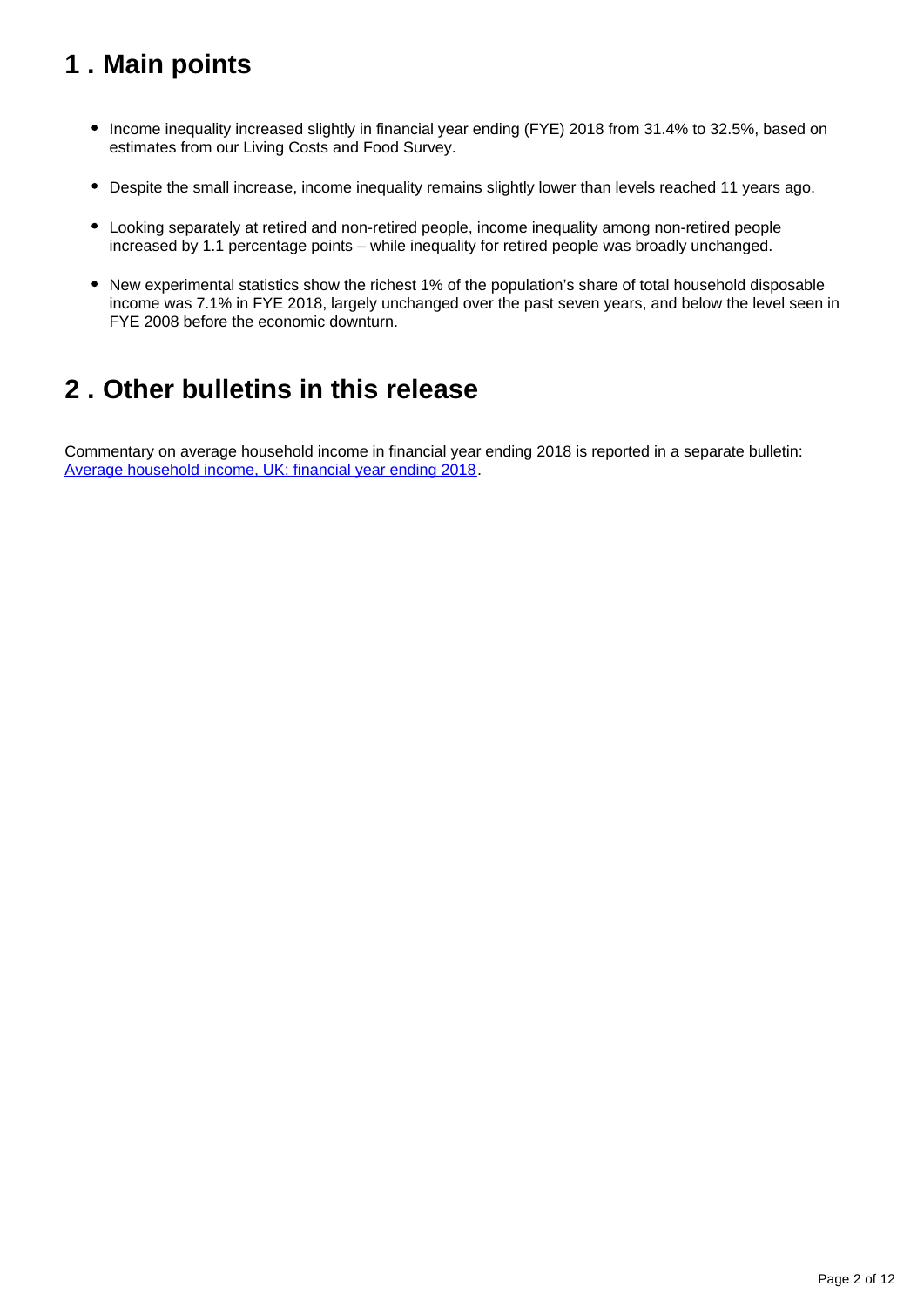## <span id="page-2-0"></span>**3 . Analysis of income inequality**

#### **Figure 1: Income inequality slightly increased in the financial year ending 2018**

**Gini coefficients for original, gross and disposable income, UK, 1977 to financial year ending 2018**

### Figure 1: Income inequality slightly increased in the financial year ending 2018

Gini coefficients for original, gross and disposable income, UK, 1977 to financial year ending 2018



#### **Source: Office for National Statistics**

#### **Notes:**

- 1. 2017 to 2018, which represents the financial year ending 2018, (April to March), and similarly for all other years expressed in this format.
- 2. Original income includes all sources of income from employment, private pensions, investments and other non-government sources. The receipt of cash benefits is then added to original income to estimate gross income. Finally, direct taxes are subtracted from gross income to estimate disposable income.

Income inequality increased slightly in financial year ending (FYE) 2018 from 31.4% to 32.5%, based on the Gini coefficient for disposable income.

Inequality measures how evenly household income is shared among the population. One of the most widely used measures of income inequality is the Gini coefficient. Gini coefficients can vary between 0% and 100% and the lower the value, the more equally household income is distributed.

Despite the small rise in the Gini coefficient of disposable income, it remains lower than the 34.1% it reached just prior to the economic downturn in FYE 2007.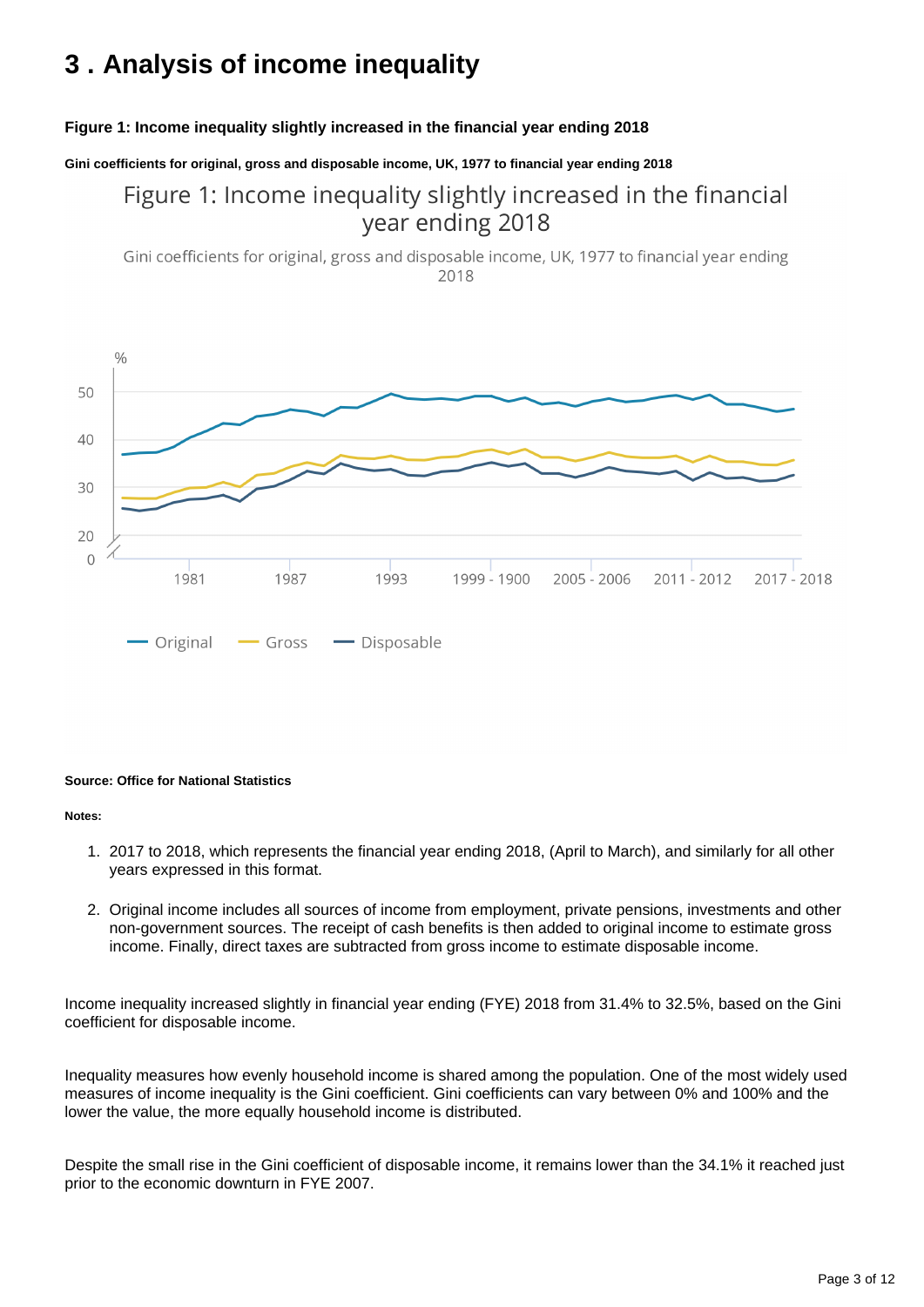Figure 1 also highlights changes in the Gini coefficient of original and gross income. Original income includes all sources of income from employment, private pensions, investments and other non-government sources.

Gross income is based on original income plus cash benefits (such as the State Pension). The Gini coefficient of original and gross income were 13.8 and 3.1 percentage points higher than the Gini coefficient of disposable income. This highlights that cash benefits have the largest impact on reducing income inequality, followed by direct taxation. [The effects of taxes and benefits on income inequality: 1977 to financial year ending 2015](https://www.ons.gov.uk/peoplepopulationandcommunity/personalandhouseholdfinances/incomeandwealth/bulletins/theeffectsoftaxesandbenefitsonincomeinequality/1977tofinancialyearending2015) article provides more detailed analysis of the relative effectiveness of taxes and benefits in reducing income inequality over time.

#### **Figure 2: Income inequality for people living in retired households levelling off following period of growth over past 10 years**

#### **Gini coefficients for disposable income by household type, 1977 to financial year ending 2018**

### Figure 2: Income inequality for people living in retired households levelling off following period of growth over past 10 years

Gini coefficients for disposable income by household type, 1977 to financial year ending 2018



#### **Source: Office for National Statistics**

**Notes:**

1. 2017 to 2018, which represents the financial year ending 2018, (April to March), and similarly for all other years expressed in this format.

The Gini coefficient of disposable income for people living in retired households was broadly unchanged in FYE 2018 at 28.5%, 4.3 percentage points lower than for non-retired people.

Income inequality among retired people remained broadly unchanged in FYE 2018, failing to reverse the trend since FYE 2010, during which it increased by an average of 0.5 percentage points per year. Income inequality of non-retired people, on the other hand, was unchanged over this period.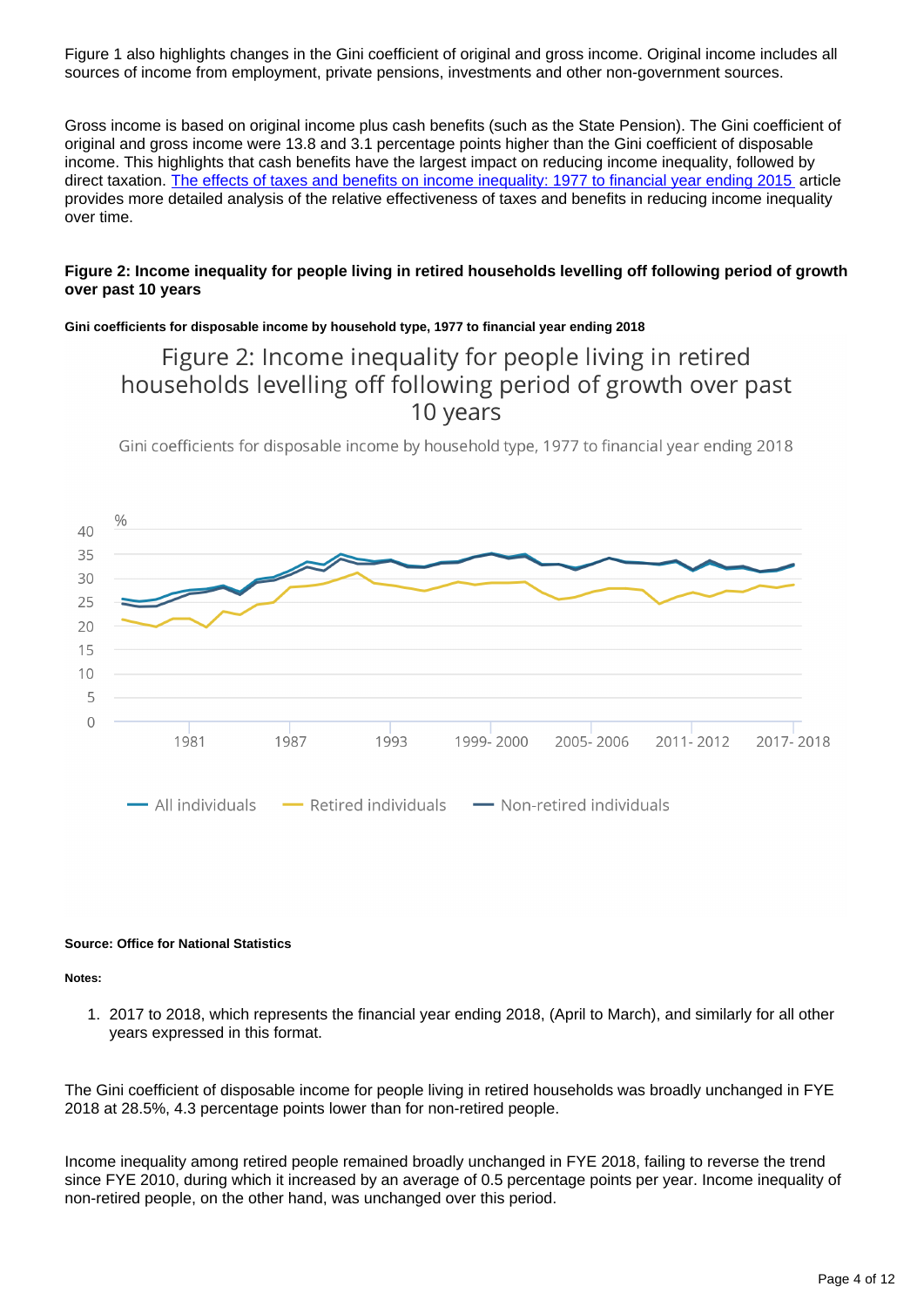A recent article What has happened to the income of retired households in the UK over the past 40 years? [highlights](https://www.ons.gov.uk/releases/whathashappenedtotheincomeofretiredhouseholdsoverthepast40years) how cash benefits, including the State Pension, play by far the largest role in reducing inequality of retired individuals. It also provides more analysis on the relatively lower but increasing levels of income inequality for retired households. Combined, these measures show the effectiveness of cash benefits in reducing income inequality has fallen, as more retired households increasingly rely on their private pension income to provide their income in retirement.

The Gini coefficient for non-retired individuals grew by 1.1 percentage points in FYE 2018, in contrast to the trend since FYE 2013 where it has fallen by 0.2 percentage points per year.

#### **Figure 3: Alternative measures also show income inequality increasing in financial year 2018**

**Gini coefficient, S80/S20 ratio, P90/P10 ratio and Palma ratio for equivalised disposable income, all households, 1977 to financial year ending 2018, 1977 = 100**

### Figure 3: Alternative measures also show income inequality increasing in financial year 2018

Gini coefficient, S80/S20 ratio, P90/P10 ratio and Palma ratio for equivalised disposable income, all households, 1977 to financial year ending 2018, 1977 = 100



#### **Source: Office for National Statistics**

**Notes:**

- 1. Indices are calculated relative to 1977 values.
- 2. 2017 to 2018, which represents the financial year ending 2018, (April to March), and similarly for all other years expressed in this format.

The characteristics of the Gini coefficient make it particularly useful for making comparisons over time, between countries and before or after taxes and benefits. However, one drawback of the Gini is that, as a single summary indicator, it cannot distinguish between different-shaped income distributions. For that reason, it is useful to look at this index alongside other measures of inequality.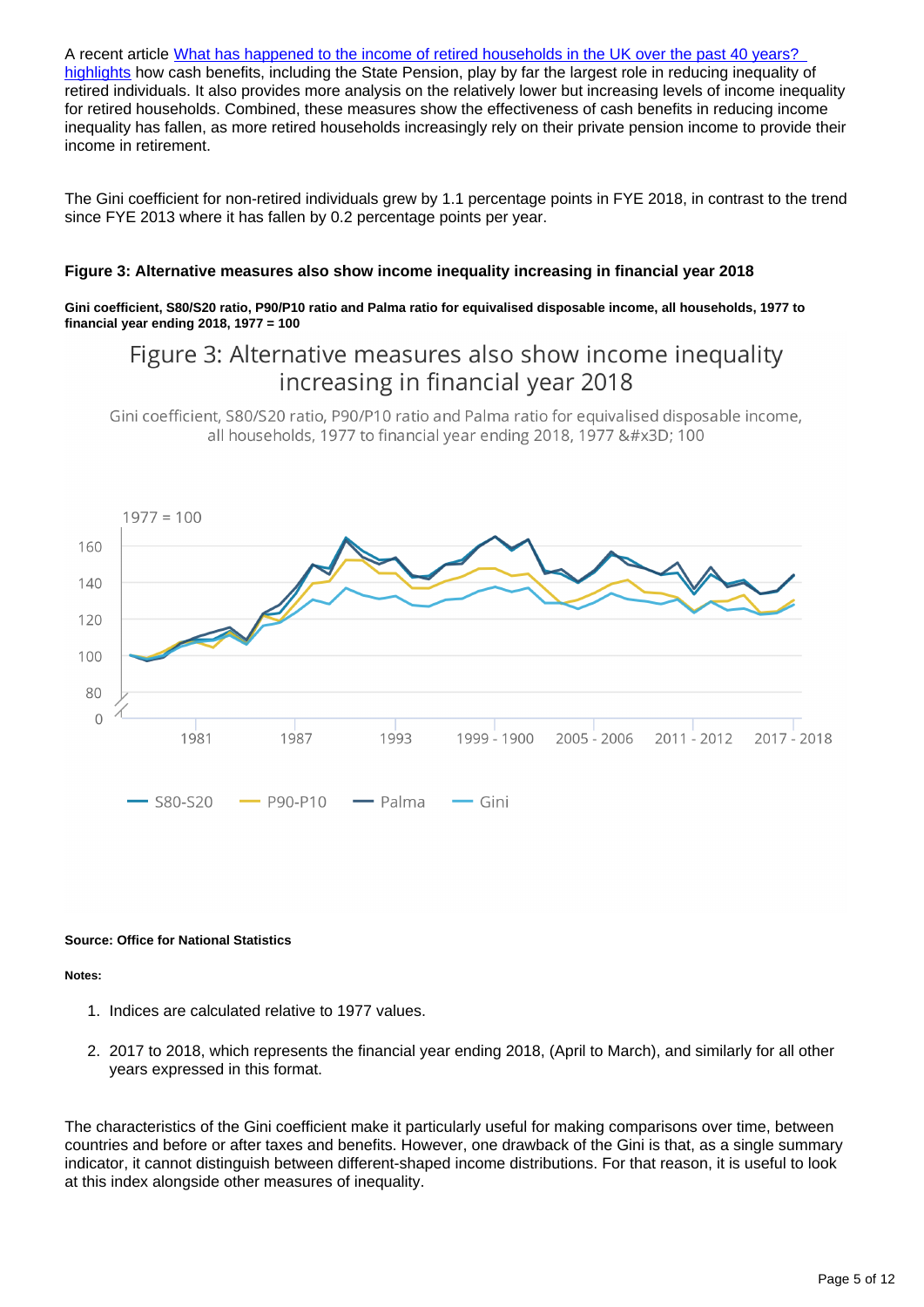One such measure is the S80/S20 ratio, which is the ratio of the total income received by the richest 20% of people to that received by the poorest 20%. In addition, the P90/P10 ratio compares the ratio of the income of the person at the bottom of the top 10% to that of the person at the top of the bottom 10%. Finally, the Palma ratio takes the ratio of the income share of the richest 10% of households to that of the poorest 40% of households. Together these measures provide further evidence on how incomes are shared across households and how this is changing over time.

While all four measures increased slightly in FYE 2018, they remain lower than the levels recorded in FYE 2007. Over the longer term, they all highlight that despite falling slightly over the recent decade, levels still reached considerably higher than in the late 1970s and early 1980s (Figure 3). More detailed analysis of changes in income inequality over the longer term is provided in The effects of taxes and benefits on income inequality: 1977 [to financial year ending 2015.](https://www.ons.gov.uk/peoplepopulationandcommunity/personalandhouseholdfinances/incomeandwealth/bulletins/theeffectsoftaxesandbenefitsonincomeinequality/1977tofinancialyearending2015)

#### **Figure 4: Experimental statistics highlight that the richest 1% of the population accounted for approximately 7% of total income over recent years**

**Disposable income share for top 1% of people, Living Costs and Food Survey data adjusted using administrative tax record information, FYE 2003 to FYE 2018**

Figure 4: Experimental statistics highlight that the richest 1% of the population accounted for approximately 7% of total income over recent years

Disposable income share for top 1% of people, Living Costs and Food Survey data adjusted using administrative tax record information. FYE 2003 to FYE 2018



#### **Source: Office for National Statistics**

#### **Notes:**

- 1. 2017 to 2018, which represents the financial year ending 2018, (April to March), and similarly for all other years expressed in this format..
- 2. Estimates for FYE 2009 are excluded due to the SPI data not being available for that year.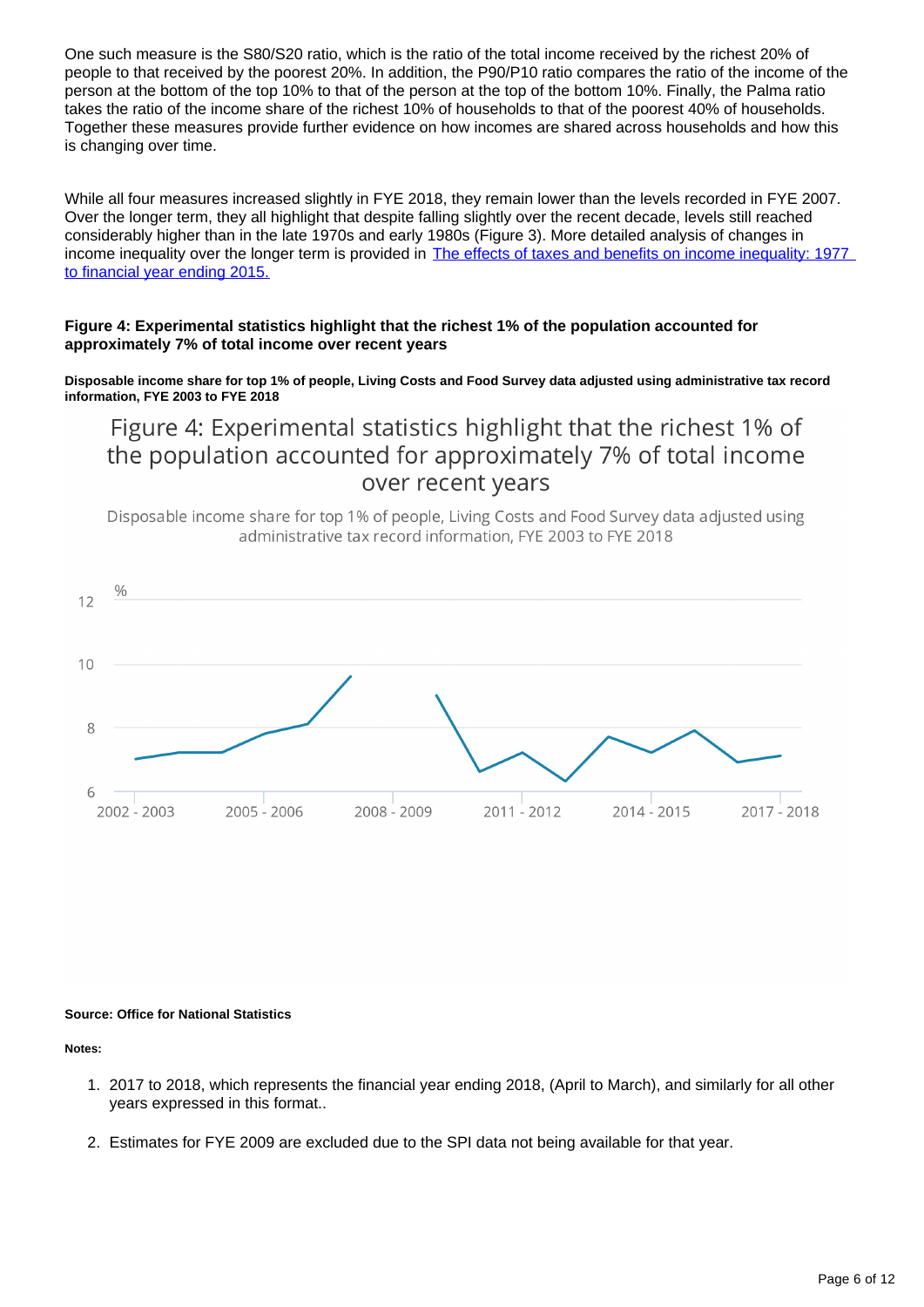A commonly observed limitation of household income surveys is that they don't necessarily capture the very richest people fully. So, we have developed an adjustment making use of administrative data from Her Majesty's Revenue and Customs (HMRC) contained within the Survey of Personal Incomes (SPI). This section highlights estimates based on experimental statistics presented in more detail in Using tax data to better capture top [earners in household income inequality statistics](https://www.ons.gov.uk/peoplepopulationandcommunity/personalandhouseholdfinances/incomeandwealth/articles/usingtaxdatatobettercapturetopearnersinhouseholdincomeinequalitystatistics/2019-02-26).

Figure 4 presents estimates of the top 1% of peoples' share of total disposable income based on experimental data that are still in development. This highlights the share of income accounted for by the richest 1% of the population has remained relatively stable over recent years, averaging 7.1% between FYE 2011 and FYE 2018. This is down from 9.6% and 9.0% reached in FYE 2008 and FYE 2010 respectively – the period immediately prior to and during the economic downturn. Estimates for FYE 2009 are excluded due to the SPI data not being available for that year.

#### **Figure 5: Trends in income inequality measured using Living Costs and Food Survey remain comparable with other sources**

**Gini coefficient of disposable income as measured on Living Costs and Food Survey (adjusted and unadjusted) and households below average income, 1977 to financial year ending 2018**

Figure 5: Trends in income inequality measured using Living Costs and Food Survey remain comparable with other sources

Gini coefficient of disposable income as measured on Living Costs and Food Survey (adjusted and unadjusted) and households below average income, 1977 to financial year ending 2018



#### **Source: Office for National Statistics, and Department for Work and Pensions**

#### **Notes:**

- 1. 2017 to 2018, which represents the financial year ending 2018, (April to March), and similarly for all other years expressed in this format.
- 2. Estimates for FYE 2009 are excluded in the LCF-adjusted series due to the SPI data not being available for that year.
- 3. LCF data are adjusted by replacing incomes above the 98 percentile with average income from SPI data using 0.5% quantile groups.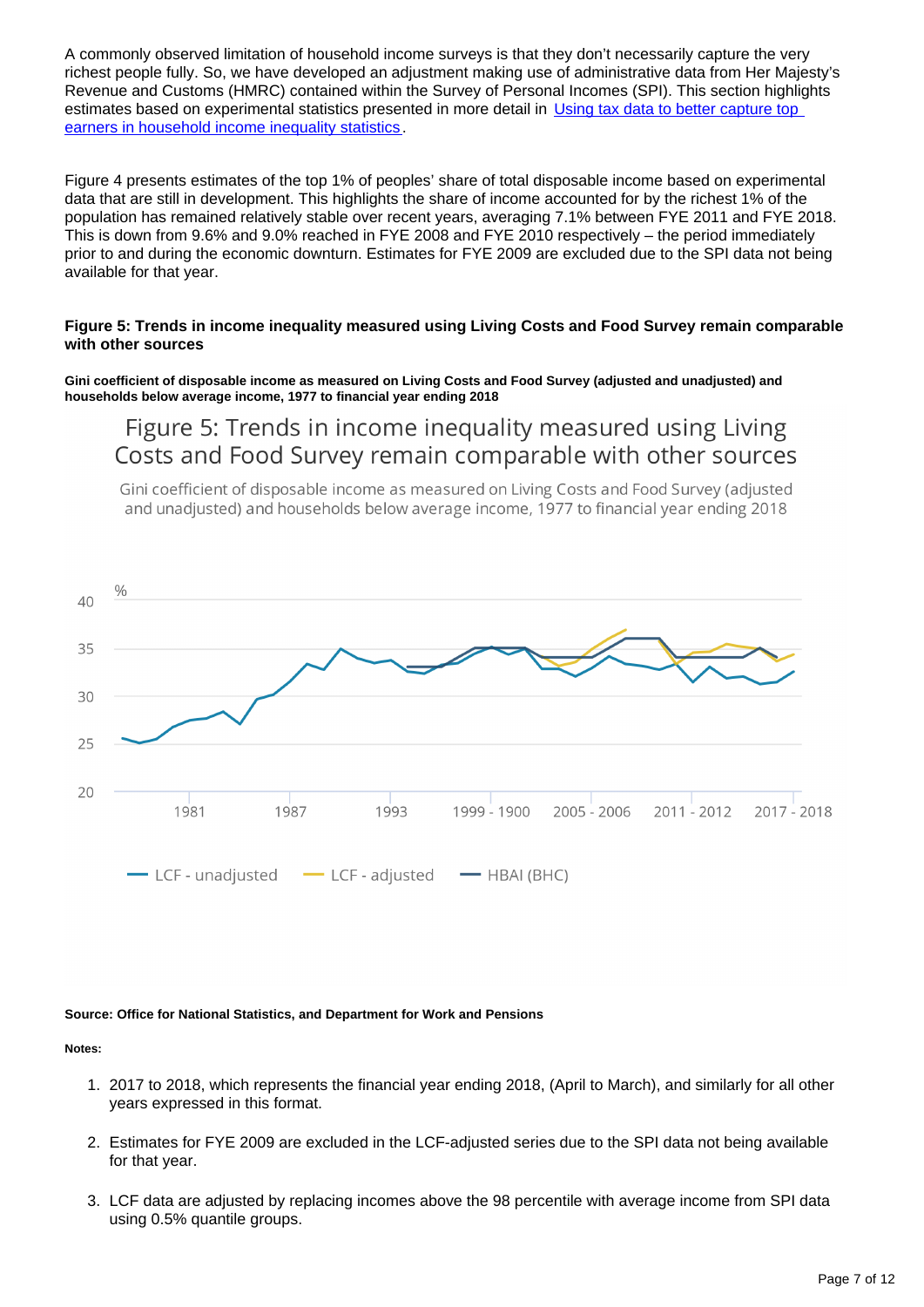As noted in Section 7, 'More about household income', the Households Below Average Income (HBAI) statistics produced by the Department for Work and Pensions provide an alternative source of data on household incomes and inequality. While the Family Resources Survey (which the HBAI statistics are derived from) is subject to the same limitations as other survey sources, it benefits from a larger sample size than the Living Costs and Food (LCF) survey (approximately 19,000 households compared with 5,000) and, as such, will have a higher level of precision than ETB estimates. These differences make HBAI a better source for looking at income-based analysis that does not need a very long time series and when looking at smaller sub-groups of the population.

In addition, the statistics also include an adjustment for "very rich" individuals, similar to the one introduced in the new experimental statistics presented in Figure 4. As these statistics are experimental, the inequality measures headlines of this article are presented using the unadjusted data. Nonetheless, the broad conclusions are similar for both measures.

As highlighted in Figure 5, which compares estimates of the Gini coefficient of disposable income based on both experimentally adjusted and unadjusted LCF data, and HBAI, there was a small rise in inequality in 2017/18, while it was slightly lower over the last 11 years. Further, the impact of adjusting LCF data to improve measures of the incomes of the top earners is to increase measured income inequality. As such, the introduction of this experimental adjustment further improves the coherence with HBAI, particularly at turning points in the Gini coefficient. For instance, in FYE 2011 and FYE 2017, HBAI and adjusted ETB statistics both estimate a fall in inequality compared with unadjusted statistics that recorded small increases.

## <span id="page-7-0"></span>**4 . Household income inequality data**

[Effects of taxes and benefits: disposable](https://www.ons.gov.uk/peoplepopulationandcommunity/personalandhouseholdfinances/incomeandwealth/datasets/householddisposableincomeandinequality)

Dataset | Released on 26 February 2018

Tables 2 to 14 in the Effects of taxes and benefits: disposable data provide more detailed information on household income inequality.

## <span id="page-7-1"></span>**5 . Glossary**

### **Disposable income**

Disposable income is arguably the most widely used household income measure. Disposable income is the amount of money that households have available for spending and saving after direct taxes (such as Income Tax, National Insurance and Council Tax) have been accounted for. It includes earnings from employment, private pensions and investments as well as cash benefits provided by the state.

### **Equivalisation**

Comparisons across different types of individuals and households (such as retired and non-retired, or rich and poor) or over time is done after income has been equivalised. Equivalisation is the process of accounting for the fact that households with many members are likely to need a higher income to achieve the same standard of living as households with fewer members. Equivalisation considers the number of people living in the household and their ages, acknowledging that while a household with two people in it will need more money to sustain the same living standards as one with a single person, the two-person household is unlikely to need double the income.

This analysis uses the [modified-Organisation for Economic Co-operation and Development \(OECD\)](http://webarchive.nationalarchives.gov.uk/20160105160709/http:/www.ons.gov.uk/ons/rel/elmr/economic-and-labour-market-review/no--1--january-2010/using-the-oecd-equivalence-scale-in-taxes-and-benefits-analysis.pdf)  [equivalisation scale \(PDF, 165KB\)](http://webarchive.nationalarchives.gov.uk/20160105160709/http:/www.ons.gov.uk/ons/rel/elmr/economic-and-labour-market-review/no--1--january-2010/using-the-oecd-equivalence-scale-in-taxes-and-benefits-analysis.pdf).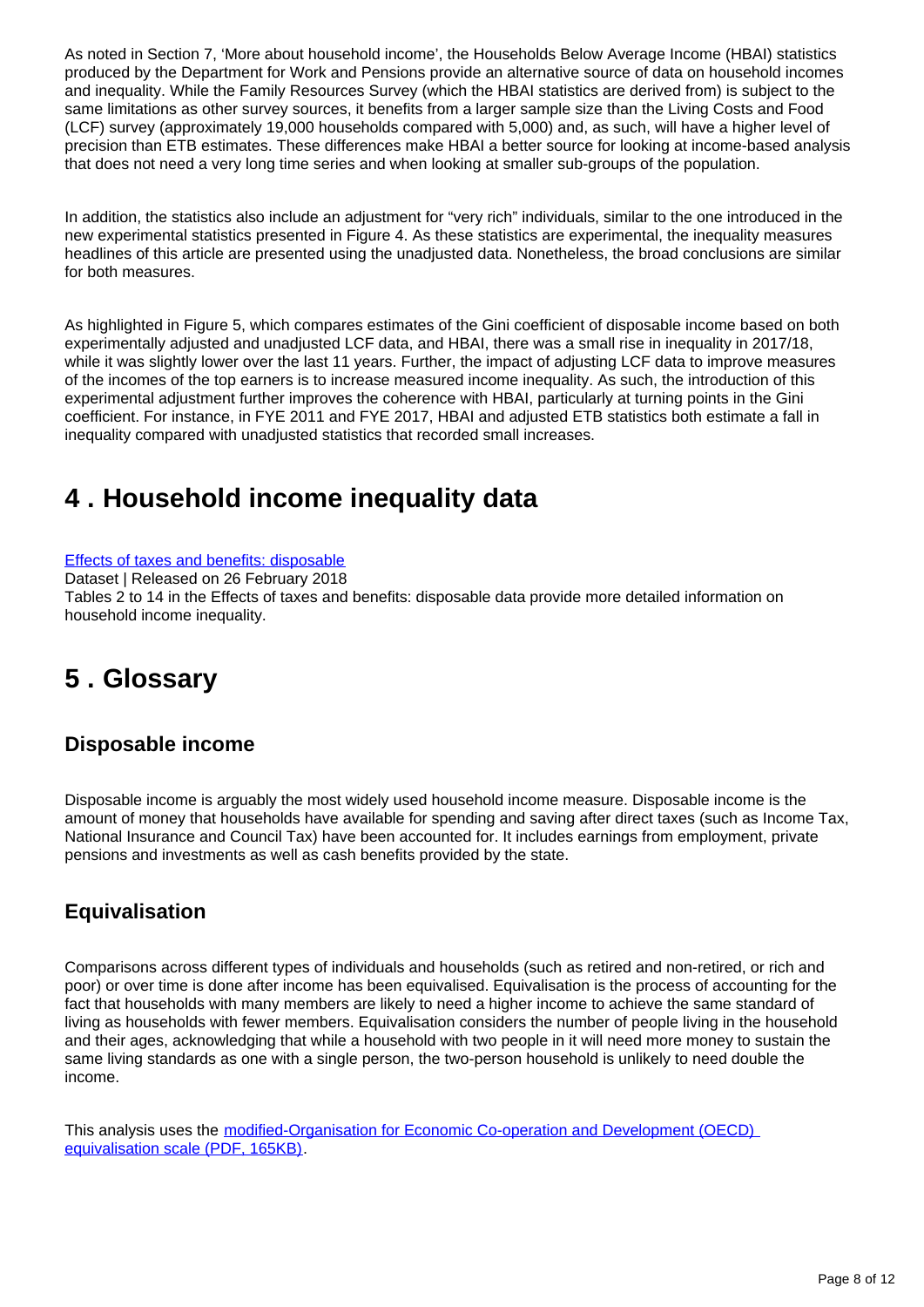### **Measures of income inequality**

Gini coefficient – one of the most widely used measures. It takes values between 0 and 100, with higher values representing an increase in the level of inequality. A value of 0 indicates complete equality in the distribution of household income, implying that all households have the same equivalised income. A value of 100 indicates complete inequality, implying that one household has all the income and the others have no income. P90/P10 – the ratio of the income of the household at the bottom of the top decile (or 10%) to that of the household at the top of the bottom decile.

S80/S20 – the ratio of the total income received by the 20% of households with the highest income to that received by the 20% of households with the lowest income.

Palma ratio – the ratio of the income share of the richest 10% of households to that of the poorest 40% of households.

### **Retired and non-retired households**

This bulletin presents analysis examining the incomes of people who live in retired households. A retired household is one where more than 50% of its income is sourced from retired people. A retired person on ETB needs to satisfy one of the following criteria:

- their self-defined employment status is "Retired" and they are aged over 50 years
- their self-defined employment status is "Sick/Injured", not seeking work and aged at or above the State Pension age (SPA)

As such, analysis of the average income of people living in retired households can include much younger people and potentially exclude older people. However, the strength of this measure is that it highlights those individuals who are most likely to be affected by policy, societal or economic changes that disproportionately impact upon pension income.

### <span id="page-8-0"></span>**6 . Measuring this data**

This release provides headline estimates of average disposable income. These data are from the Office for National Statistics' Living Costs and Food Survey (LCF), a voluntary sample survey of around 5,000 private households in the UK. These statistics are assessed fully compliant with the [Code of Practice for Official Statistics](https://www.statisticsauthority.gov.uk/code-of-practice/) and are therefore designated as National Statistics.

ONS is currently working on transforming its data on the distribution of household finances. The first part of this work has concentrated on combining the samples from the LCF and another of ONS's household surveys, the Survey on Living Conditions (SLC) and harmonising the income collection in these questionnaires. This will result in a dataset formed of a sample of around 17,000 households. This first stage of work was carried out during FYE 2018. Work is currently under way to quality assure these data before publishing initial results later this year.

In addition, ONS is working towards linking data from administrative and other non-survey sources, including HMRC Real Time Information (RTI) and DWP benefits data. Although these other sources also have their own limitations, by using them together with surveys we should be able to produce better data on household income. More information on our plans for transforming ONS's household finance statistics is contained within [Transformation of ONS household financial statistics: ONS statistical outputs workplan, 2018 to 2019](https://www.ons.gov.uk/peoplepopulationandcommunity/personalandhouseholdfinances/incomeandwealth/articles/transformationofhouseholdfinancialstatistics/statisticaloutputsworkplan2018to2019)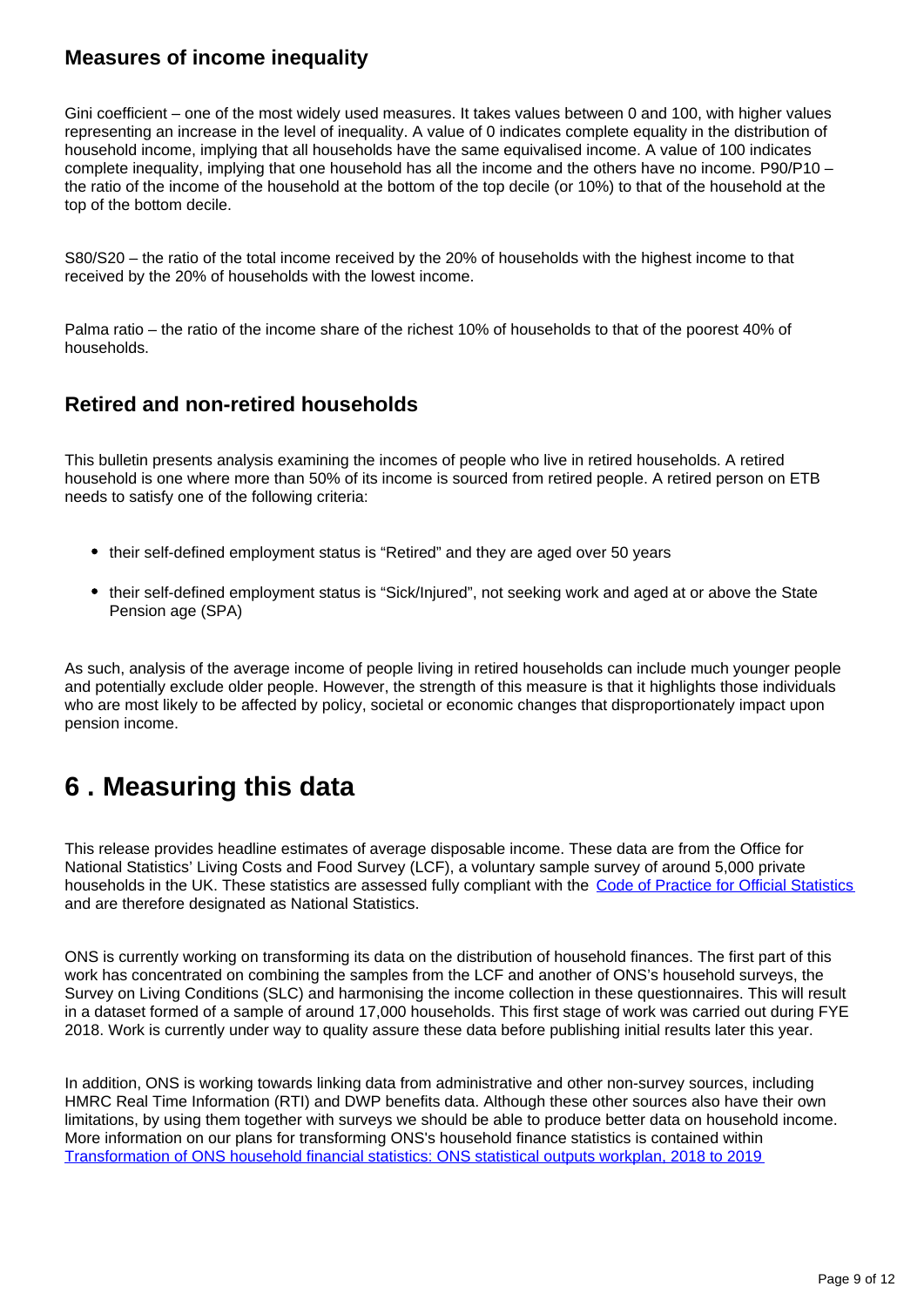## <span id="page-9-0"></span>**7 . Strengths and limitations**

An important strength of this data is that comparable estimates are available back to 1977, allowing analysis of long-term trends. This release also currently provides the earliest survey-based analysis of the household income distribution available each year, allowing people insight into the evolution of living standards as early as possible.

However, as with all survey-based sources, the data are subject to some limitations. The Living Costs and Food Survey (LCF) is known to suffer from under-reporting at the top and bottom of the income distribution as well as non-response error (see [The effects of taxes and benefits upon household income Quality and Methodology](https://www.ons.gov.uk/peoplepopulationandcommunity/personalandhouseholdfinances/incomeandwealth/qmis/theeffectsoftaxesandbenefitsonhouseholdincomeqmi)  [Information report](https://www.ons.gov.uk/peoplepopulationandcommunity/personalandhouseholdfinances/incomeandwealth/qmis/theeffectsoftaxesandbenefitsonhouseholdincomeqmi) for further details of the sources of error). Further, as these data is based on a survey of the private household population, these statistics do not include those living in communal establishments such as care homes and student halls of residence as well as some core groups of the homeless populations.

The Department for Work and Pensions (DWP) also produces an analysis of the UK income distribution in its annual [Households below average income \(HBAI\)](https://www.gov.uk/government/collections/households-below-average-income-hbai--2) publication, using data from its Family Resources Survey (FRS). While the FRS is subject to the same limitations as other survey sources, it benefits from a larger sample size (approximately 19,000 households) than the LCF and, as such, will have a higher level of precision than ETB estimates. In addition, HBAI includes an adjustment for "very rich" households to correct for the under-reporting using data from HM Revenue and Customs (HMRC's) Survey of Personal Incomes (SPI), although we are exploring similar adjustments as presented in [Using tax data to better capture top earners in household income](http://usingtaxdatatobettercapturetopearnersinhouseholdincomeinequalitystatistics)  [inequality statistics](http://usingtaxdatatobettercapturetopearnersinhouseholdincomeinequalitystatistics). These differences make HBAI a better source for looking at income-based analysis that does not need a longer time series (the FRS data are available from financial year ending (FYE) 1995) and when looking at smaller sub-groups of the population, particularly at the upper end of the income distribution.

### <span id="page-9-1"></span>**8 . More about household income**

[Households below average income \(HBAI\)](https://www.gov.uk/government/collections/households-below-average-income-hbai--2)

Released 26 June 2018

The Department for Work and Pensions produces statistics on the number and percentage of people living in low-income households in the UK.

[Effects of taxes and benefits on UK household income – flash estimate: financial year ending 201](https://www.ons.gov.uk/peoplepopulationandcommunity/personalandhouseholdfinances/incomeandwealth/bulletins/nowcastinghouseholdincomeintheuk/financialyearending2018) 8 Bulletin | Released on 25 July 2018

Provides provisional estimates of median equivalised disposable income and measures of income inequality, and includes more detail and analysis relating to the economic and policy context in financial year ending 2018.

[Transformation of ONS household financial statistics: ONS statistical outputs workplan, 2018 to 2019](https://www.ons.gov.uk/peoplepopulationandcommunity/personalandhouseholdfinances/incomeandwealth/articles/transformationofhouseholdfinancialstatistics/statisticaloutputsworkplan2018to2019)

Article | Released on 20 June 2018 Information on our plans for transforming our household finance statistics, including combining the samples from the Living Costs and Food survey, and the Survey on Living Conditions. It also looks at how we're working towards using administrative data from HM Revenue and Customs and the Department for Work and Pensions.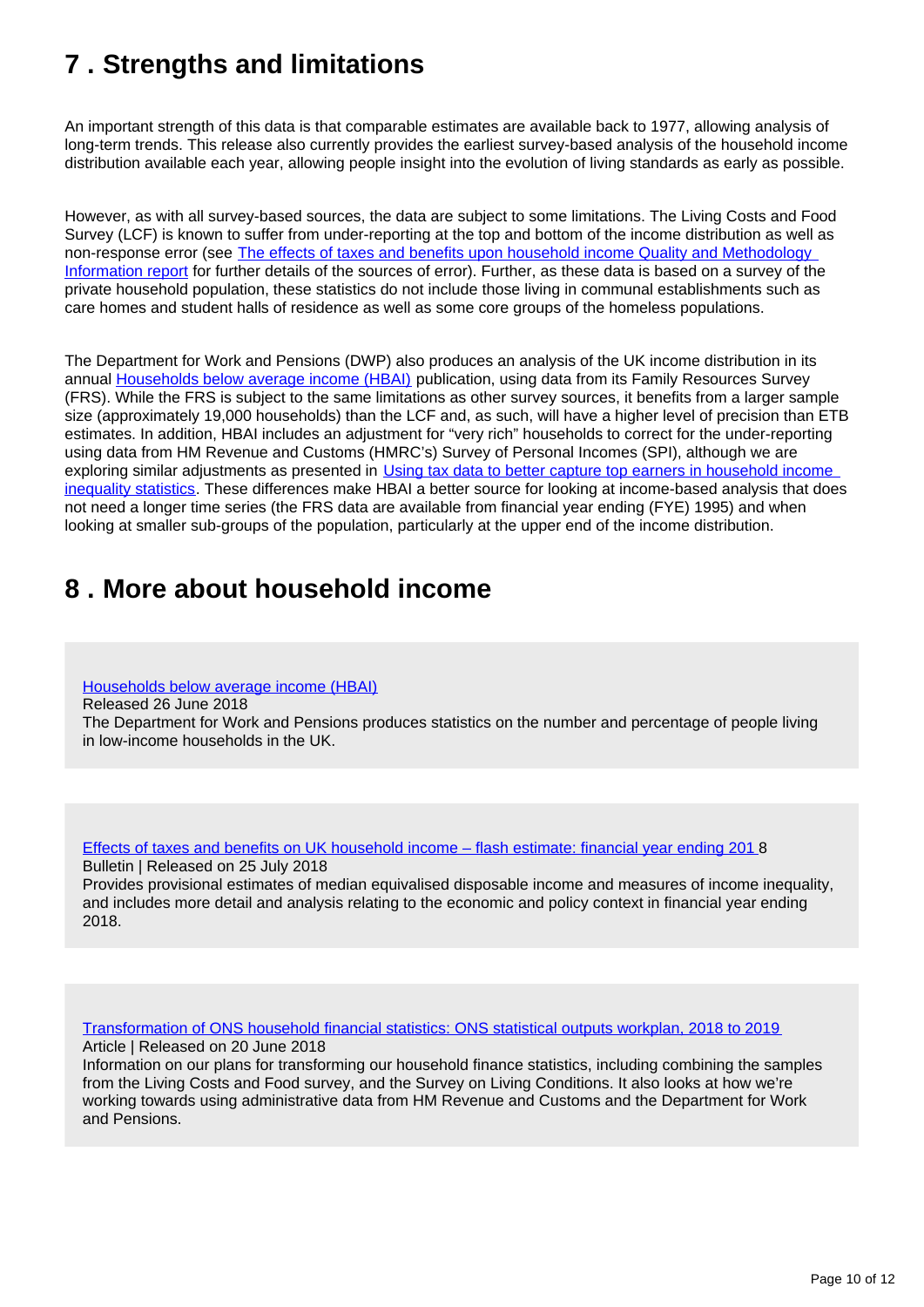[Using tax data to better capture top earners in household income inequality statistics](https://www.ons.gov.uk/peoplepopulationandcommunity/personalandhouseholdfinances/incomeandwealth/articles/usingtaxdatatobettercapturetopearnersinhouseholdincomeinequalitystatistics/2019-02-26)

Article | Released on 26 February 2018

Experimental Statistics examining the impact of replacing incomes at the very top of the distribution with tax records information contained within HMRC's Survey on Personal Incomes (SPI).

### <span id="page-10-0"></span>**9 . You may also be interested in**

[A guide to sources of data on earnings and income](https://www.ons.gov.uk/employmentandlabourmarket/peopleinwork/earningsandworkinghours/methodologies/aguidetosourcesofdataonearningsandincome) Article | Updated 4 February 2019

Further information on other sources of income and earnings data, including the appropriate uses of and limitations of each data source.

[Employee earnings in the UK](https://www.ons.gov.uk/employmentandlabourmarket/peopleinwork/earningsandworkinghours/bulletins/annualsurveyofhoursandearnings/previousReleases) Statistical bulletins | Updated 25 October 2018

Important measures of employee earnings, using data from the Annual Survey of Hours and Earnings (ASHE). Figures are presented mainly for full-time employees, although some detail for part-time workers is also included.

[Centre for Equalities and Inclusion](https://www.ons.gov.uk/aboutus/whatwedo/programmesandprojects/centreforequalitiesandinclusion)

Article | Released on 12 December 2018

The Centre for Equalities and Inclusion aims to improve the evidence base for understanding equity and fairness in the UK today, enabling new insights into key policy questions. We are a multi-disciplinary convening centre based at Office for National Statistics, bringing together people interested in equalities data and analysis from across central and local government, academia, business and the third sector.

[Personal and economic well-being in the UK: February 2019](https://www.ons.gov.uk/peoplepopulationandcommunity/wellbeing/bulletins/personalandeconomicwellbeingintheuk/september2018)

Statistical bulletins | Updated 4 February 2019 Estimates of the combined findings for personal well-being (October 2017 to September 2018) and economic well-being (July to September 2018) in the UK. This is part of a new series on people and prosperity.

[Wealth in Great Britain Wave 5: 2014 to 2016:](https://www.ons.gov.uk/peoplepopulationandcommunity/personalandhouseholdfinances/incomeandwealth/bulletins/wealthingreatbritainwave5/2014to2016)

Statistical bulletins | Updated 1 February 2018 Main results from the fifth wave of the Wealth and Assets Survey covering the period July 2014 to June 2016.